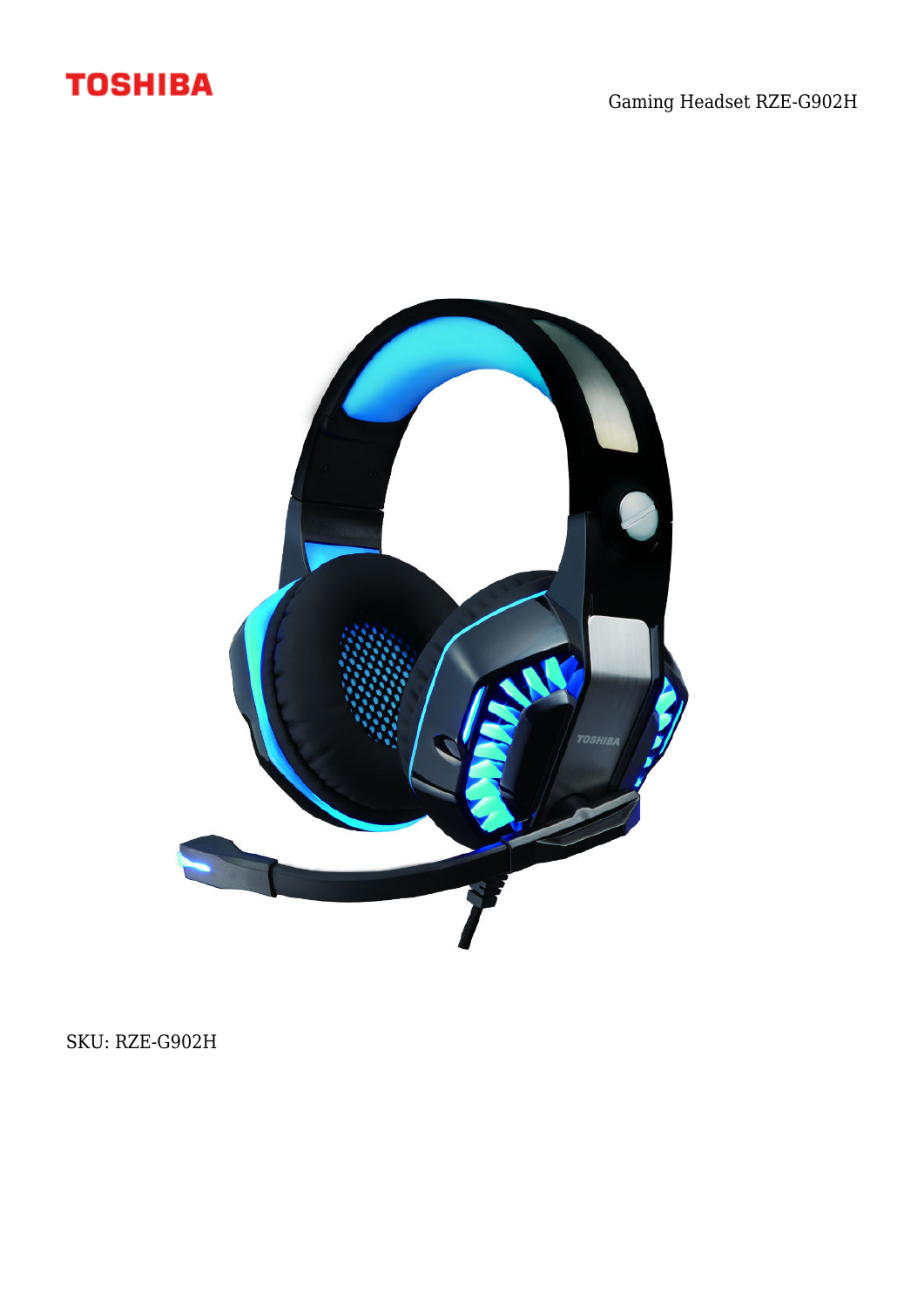

## **VIRTUAL SURROUND SOUND**

With RZE-G902H, immersive experience is delivered through its virtual 7.1 surround sound technology that makes you play games with the most realistic experience possible. Hearing a 360 degree sound field, you are in close connection to the source of sound that facilitates decision making during games. The headset comes with the software CD for the surround system, for you to adjust your own settings.

RZE-G902H delivers high precision sound quality using its large 50mm speaker drivers for you to enjoy vivid sound clarity without distortion. Enjoy all the emotions of your games with the headset delivering high sensitivity with the headphone frequency response of 20Hz to 20000Hz and excellent bass sound. This headset offers you versatility as it is compatible with multiple platforms like PCs, gaming consoles etc. It also serves as a good companion for your music and movie sound enjoyment.

RZE-G902H offers you comfort as the ear cups are well padded. This offers you long cool sessions maximizing comfort on each session. Padding also keeps external sound out thereby minimizing disturbance. RZE-G902H comes with an integrated powerful microphone with excellent voice pick up and noise cancellation system. This enables you to clearly communicate with partners during games.

RZE-G902H offers you excellent gaming design. Made out of eco-friendly and skin-friendly materials. The design expresses itself with LED lighting, highlighting a game atmosphere. Light and vibration control feature present that can be used for 4D gaming. This feature helps you control bass vibration to get the real feeling of gunfire, explosions etc. RZE-G902H is available in 2 colors- red and blue.

## **SPECIFICATIONS**

| <b>Overview</b>                                  | Virtual 7.1 Surround, LED light, Vibration |
|--------------------------------------------------|--------------------------------------------|
| <b>Speaker Diameter</b>                          | $50 \text{ mm}$                            |
| Impedance                                        | 32 Ohms                                    |
| <b>Frequency Response</b>                        | 20Hz-20,000Hz                              |
| <b>Sensitivity of Microphone</b> -38dB $\pm$ 3dB |                                            |
| <b>Rated Power</b>                               | 20m W x 2                                  |
| <b>Cable Length</b>                              | 2.2 Meters                                 |